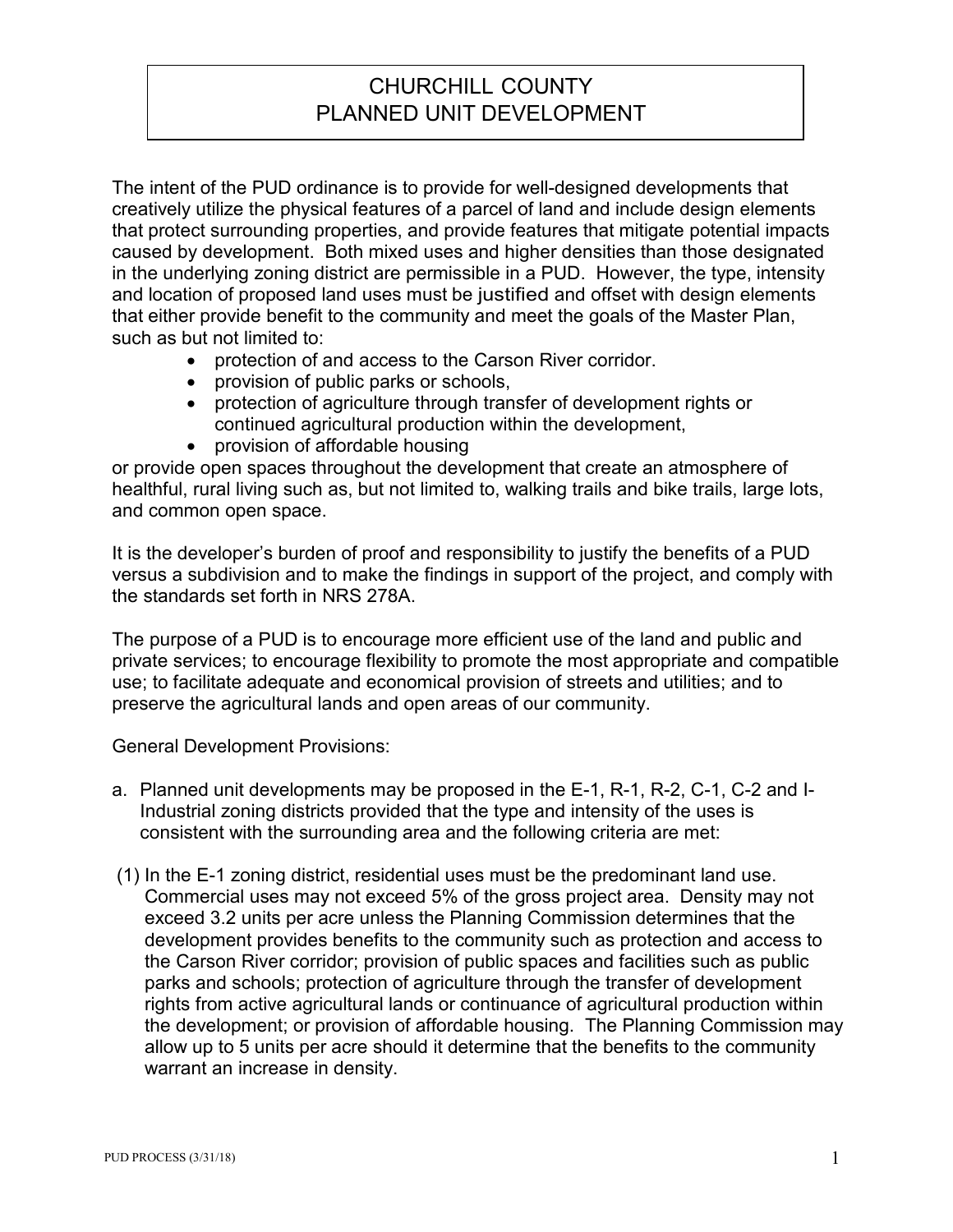A minimum 20% open space must be provided. The Planning Commission shall determine if a percentage of this open space is satisfied by some or all of the following:

►protection of agricultural lands through the transfer of development rights

►open spaces around a public school within the development

 $\blacktriangleright$  payment of an amount of cash equal to 1½ times the appraised value of the equivalent amount of land

►provision of lots greater than 1.0 acre with expansive yards.

(2) In the R-1 and R-2 zoning districts, residential uses must be the predominant land use. Commercial uses may not exceed 20% of the gross project area. Density may not exceed 5 units per acre unless the Planning Commission determines that the development provides benefits to the community such as protection and access to the Carson River corridor; provision of public spaces and facilities such as public parks and schools; protection of agriculture through the transfer of development rights from active agricultural lands or continuance of agricultural production within the development; or provision of affordable housing. The Planning Commission may allow up to 8 units per acre should it determine that the benefits to the community warrant an increase in density.

A minimum 20% open space must be provided. The Planning Commission shall determine if a percentage of this open space is satisfied by some or all of the following:

- protection of agricultural lands through the transfer of development rights
- open spaces around a public school within the development
- payment of an equivalent amount of cash equal to 1½ times the appraised value of the equivalent amount of land
- provision of lots greater than 1.0 acre with expansive yards.
- (3) In the C-1 and C-2 zoning districts, commercial uses must be the predominant land use. Residential uses may not exceed 5% of the gross project area and residential density may not exceed 8 units per acre.
- (4) In the I-Industrial zoning district, industrial and commercial uses must be the predominant land use. Residential uses may not exceed 5% of the gross project area and residential density may not exceed 4 units per acre unless the Planning Commission determines that the development provides benefits to the community that warrants an increase in density.
	- a. Type and intensity of land uses shall be incorporated into and approved as part of the PUD application process. Additional rezoning applications within a PUD are not required. A Special Use Permit application may be utilized to request a variation in the percentage and type of land use listed above.
- (5) The minimum project size shall be five acres. The minimum size requirement can be reduced if justified and supported by the planning commission.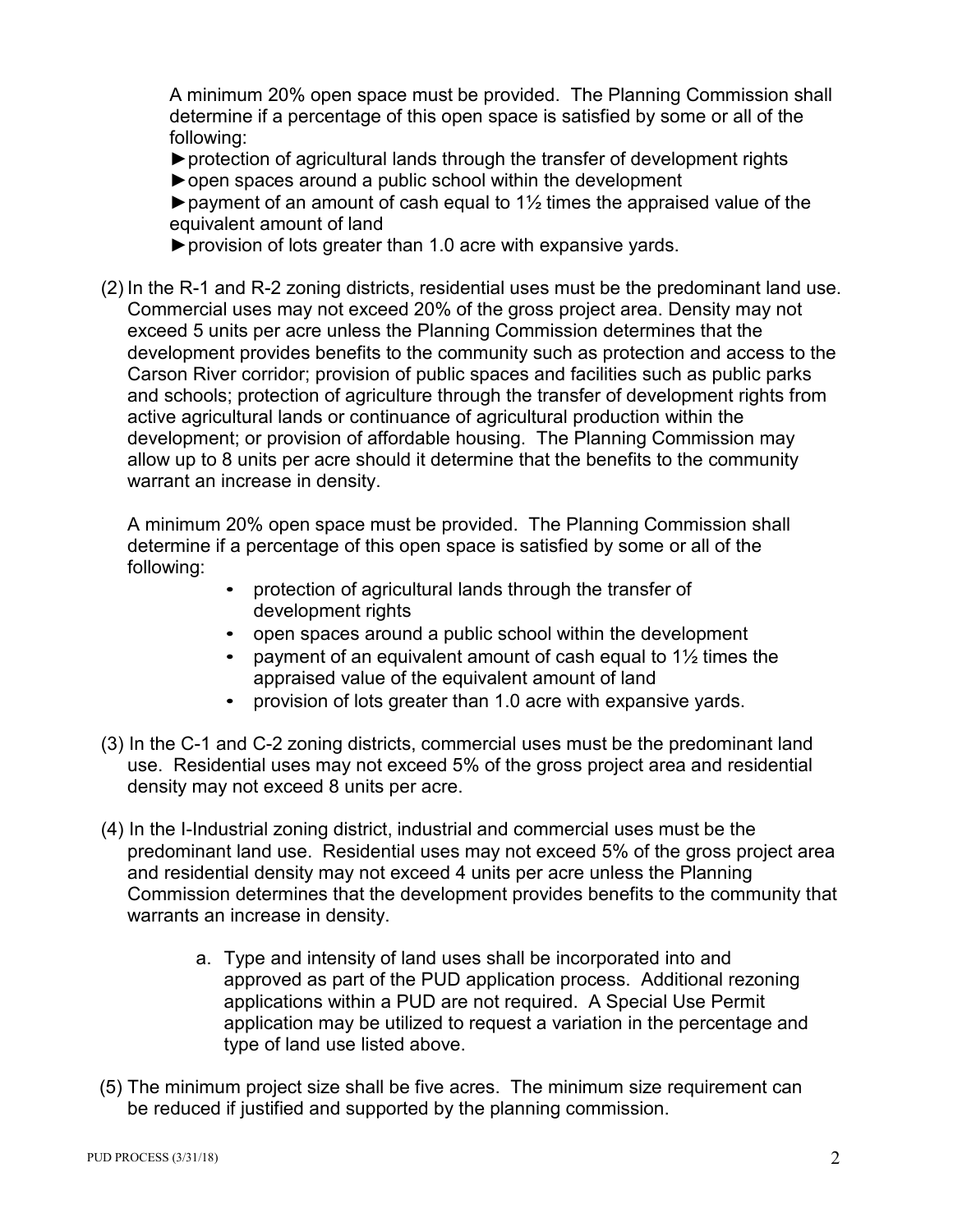- (6) All planned unit developments shall have a minimum of 20% of the gross project area for open space. Open space areas may include recreation area facilities/spaces, landscaped areas, wildlife habitat, wetland areas, and agricultural areas for crop production and pasture. TCID and Bureau of Reclamation (BOR) facilities and easements may not be used as open space unless:
	- a. a written agreement is entered into between the developer and TCID and/or BOR specifying the agreed joint use of the easement and/or facility; or
	- b. an additional easement is provided outside of the TCID/BOR easement for the purposes of a walking and/or biking trail.

The Planning Commission shall determine the appropriateness of the proposed open space and must approve the inclusion of these areas as part of the open space requirements.

- (7) All planned unit developments must have adequate infrastructure provisions of sewer and water systems.
- (8) Buffering and setbacks for all planned unit developments will be based upon and further evaluated by the impacts to the adjacent properties. Exterior project setbacks and buffering must meet the minimum underlying zoning standards of the site. Interior setbacks shall be consistent with the standards of the highest density located within the development. The aforementioned standards are initial design parameters, to be furthered refined through the planned unit development process.

In approving a PUD, the planning commission and the county commission shall find the following:

- Growth and or other development factors in the community support a change in the land use.
- The change in land use represents orderly development, and adequate services and infrastructure to support the proposed land use are available in the area.
- The change in land use provides for an appropriate use of the land.
- The proposed land use is in substantial conformance with the master plan and other adopted plans and policies.
- The proposed land use and project is sensitive to and compatible with the use and development of the adjacent properties.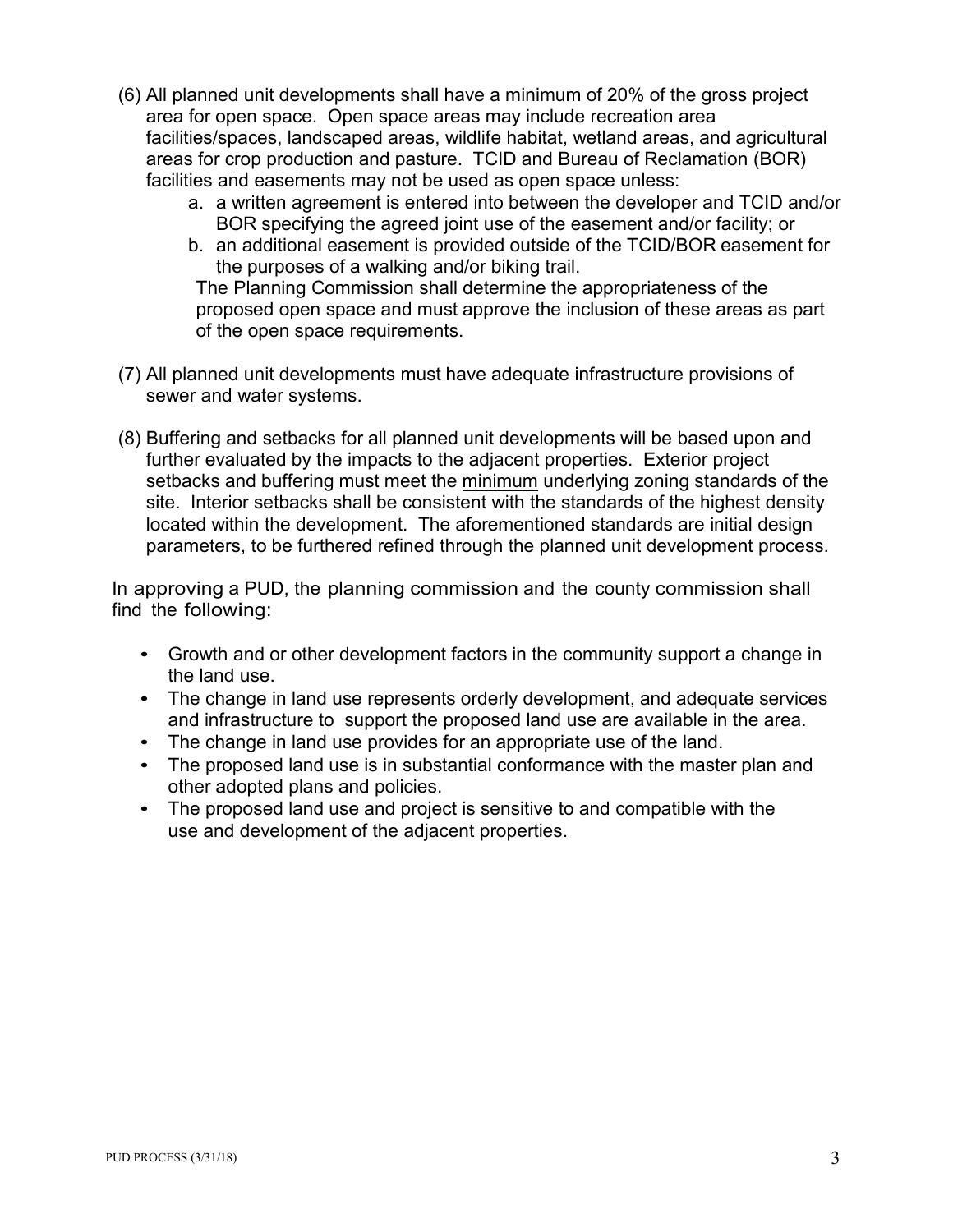## Review Procedures and Requirements

The following process has been prepared to guide the applicant through the submittal process for Planned Unit Developments within Churchill County. The steps are as follows:

- 1) Initial meeting with Planning staff to discuss the Planned Unit Development project concept and requirements for submittal. (Establish if there is an actual project, and if a PUD is the best alternative).
- 2) Applicant prepares Conceptual Planned Unit Development application and required supporting information in accordance with the Conceptual Planned Unit Development submittal requirements and checklist.
- 3) Conceptual plan is discussed in general terms with the Planning Commission at a workshop.
- 4) Applicant submits Conceptual Planned Unit Development application and required supporting information to the planning department.
- 5) Planning staff reviews the application for completeness and either deems the application complete or incomplete. (One week after submittal)
- 6) If application is deemed complete the staff initially reviews the submittal to identify key issues and general information regarding the proposal and drafts a summary for the Planning Commission.
- 7) The Planned Unit Development conceptual plan along with supporting material and the staff summary is then presented to the Planning Commission for discussion only at a public hearing. The applicant is required to present the concept and material during this hearing.
- 8) Following input from the Planning Commission on the Conceptual Planned Unit Development application, the applicant can move forward to prepare the Planned Unit Development Application. The applicant should meet with staff following the public hearing to determine the design elements and development standards and discuss the comments of the Planning Commission. Applicant must request placement on the staff monthly meeting (fourth Thursday of every month at 10:00 a.m.) agenda.
- 9) Upon completion of the Planned Unit Development Application and supporting information the applicant can submit to the Planning Department.

\* Submittal should specifically address all concerns and comments that were raised by the staff and Planning Commission during the conceptual review process.

- 10) The Planning Staff will review the submittal for completeness and accept or reject the application. (One week following submittal)
- 11) When the request is deemed complete the staff begins review.
- 12) Approximately 2-3 weeks after initial submittal, staff may have a meeting with the applicant to review the request, and ask for any additional information needed and review comments from other county departments. This meeting may not be necessary if no additional information is needed.